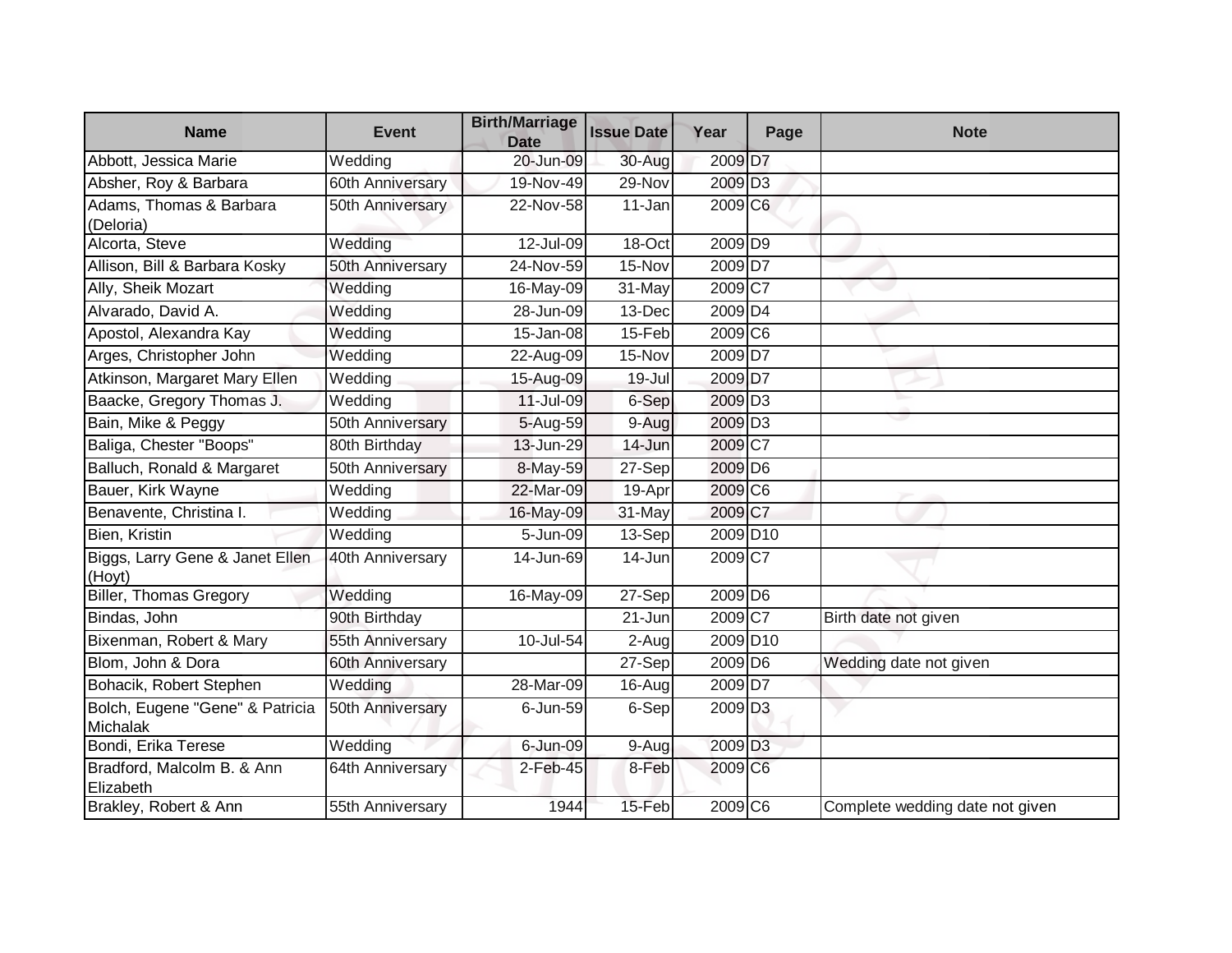| Brown, Jim & Lois                       | 50th Anniversary | 10-Oct-59  | 11-Oct     | 2009 D6              |                           |
|-----------------------------------------|------------------|------------|------------|----------------------|---------------------------|
| Buczynski, Robert W.                    | Wedding          | 7-Apr-09   | 19-Apr     | 2009 C6              |                           |
| Cameron, Robert                         | Wedding          | 23-Aug-08  | 25-Jan     | 2009 C6              |                           |
| Caughron, Naomi                         | 88th Birthday    |            | 22-Nov     | 2009 D7              | Birth Date not given      |
| Chandler, Jerome & JoAnn<br>(Moore)     | 50th Anniversary | 27-Jun-59  | 16-Aug     | 2009 D6              |                           |
| Chandler, Jerome N. & JoAnne<br>(Moore) | 50th Anniversary | 27-Jun-59  | 30-Aug     | 2009 D7              |                           |
| Chandler, Sara Michelle                 | Wedding          | 11-Jul-09  | 6-Sep      | 2009 D <sub>3</sub>  |                           |
| Charbonneau, Rob                        | Wedding          | 20-Mar-09  | 5-Apr      | 2009 C <sub>8</sub>  |                           |
| Chavex, Franklyn (Jerry) &<br>Dawna     | 50th Anniversary | 25-Jul-59  | 26-Jul     | 2009 D <sub>3</sub>  |                           |
| Christenson, Milford & Margaret         | 60th Anniversary | 28-May-49  | 12-Jul     | 2009 D6              |                           |
| Clarke, Tina Marie                      | Wedding          | $1-May-09$ | $26 -$ Jul | 2009 D <sub>3</sub>  |                           |
| Conrad, Judy                            | Wedding          | 12-Sep-09  | 4-Oct      | 2009 D9              |                           |
| Consedine, Elizabeth Peddie             | Wedding          | 25-Oct-08  | 22-Feb     | 2009 C6              |                           |
| Couture, Christal                       | Wedding          | 20-Mar-09  | 5-Apr      | 2009 C8              |                           |
| Crain, Carol & Edith (Fortenberry)      | 50th Anniversary | 19-Dec-58  | 1-Feb      | 2009 C6              |                           |
| Crespos, Gilberto Jr.                   | Wedding          | 23-May-09  | 13-Dec     | 2009 D <sub>4</sub>  |                           |
| Cribari, Nick & Doris (Dory)            | 60th Anniversary | 11-Jun-49  | 14-Jun     | 2009C7               |                           |
| Cubenas, Christopher Gervasio           | Wedding          | 27-Jun-09  | $16 - Aug$ | 2009 D6              |                           |
| Darling, Josephine                      | 100th Birthday   | 1909       | 16-Aug     | 2009 D6              | Full birth date not given |
| DeBoer, Jessica                         | Wedding          | 17-Aug-09  | 4-Oct      | 2009 D <sub>10</sub> |                           |
| Dominguez, Michael C.                   | Wedding          | 27-Jun-09  | 4-Oct      | 2009 D <sub>10</sub> |                           |
| Dommer, Allen & Marguerite              | 61st Anniversary | 27-May-48  | 24-May     | 2009 C7              |                           |
| Downey, Douglas                         | 90th Birthday    | 8-Jun-19   | 19-Jul     | 2009 D7              |                           |
| Druzbicki, Denise                       | Wedding          | 30-Jun-07  | 22-Feb     | 2009 C6              |                           |
| Dumakowski, Amy                         | Wedding          | 20-Apr-09  | 24-May     | 2009 C7              |                           |
| Eberhardt, Ryan Keith                   | Wedding          | 19-Sep-09  | 15-Nov     | 2009 D7              |                           |
| Edge, Robert & Annette                  | 25th Anniversary | 27-Aug-84  | 30-Aug     | 2009 D7              |                           |
| Edwards, Harry & Ruth                   | 63rd Anniversary | 3-May-46   | 17-May     | 2009 C5              |                           |
| Elliot-Rahmstorf, Joyce                 | 80th Birthday    | 14-Oct-29  | 18-Oct     | 2009 D9              |                           |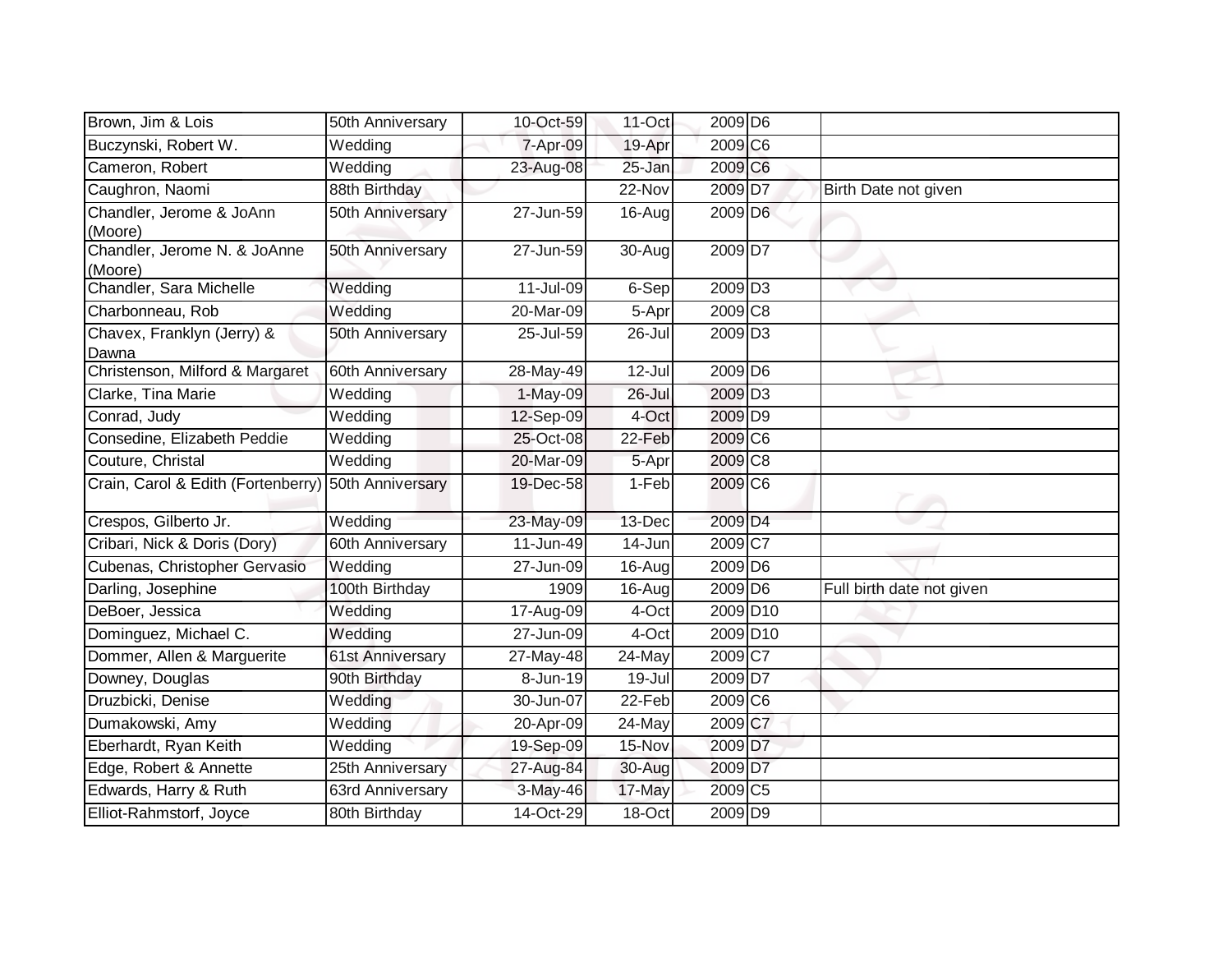| Epstein, Kari Allison           | Wedding          | 9-Aug-08     | 26-Apr  | 2009 C <sub>10</sub>  |                                 |
|---------------------------------|------------------|--------------|---------|-----------------------|---------------------------------|
| Evans, Ola Mae                  | 80th Birthday    | 5-May-29     | 26-Apr  | 2009 C <sub>10</sub>  |                                 |
| Farago, Lillian A.              | 90th Birthday    | 3-Jun-19     | 14-Jun  | 2009 C7               | Married June 29. 1941           |
| Fargo, Allie Nichole            | Wedding          | 22-Aug-09    | 15-Nov  | 2009 D7               |                                 |
| Fenyves, Kathleen L.            | Wedding          | 7-Apr-09     | 19-Apr  | 2009 C6               |                                 |
| Finick, Alexander K.            | Wedding          | 20-Mar-09    | 26-Apr  | 2009 C <sub>10</sub>  |                                 |
| FitzGerald, Sara Diane          | Wedding          | 27-Jun-09    | 16-Aug  | 2009 D6               |                                 |
| Gallegos, Carlos                | Wedding          | 27-Jun-09    | 13-Sep  | 2009 D <sub>10</sub>  |                                 |
| Gignac, Scott Lawrence          | Wedding          | 22-Aug-09    | 27-Sep  | 2009 D6               |                                 |
| Gouwens, Shannon                | Wedding          | 23-Aug-08    | 25-Jan  | $2009$ C <sub>6</sub> |                                 |
| Graser, Donald W. & Eleonore H. | 50th Anniversary | 20-Jun-59    | 31-May  | 2009 C7               |                                 |
| Gregorczyk, Catherine Nicole    | Wedding          | 16-May-09    | 27-Sep  | 2009 D6               |                                 |
| Gross, Ivy                      | Wedding          | 22-Aug-09    | $6-Sep$ | 2009 D <sub>3</sub>   |                                 |
| Harper, Sam & Kim (Thomas)      | 25th Anniversary | 11-Aug-84    | 30-Aug  | 2009 D7               |                                 |
| Haupert, Craig                  | Wedding          | 5-Jun-09     | 13-Sep  | 2009 D10              |                                 |
| Hein, Megan Elizabeth           | Wedding          | 18-Jul-09    | 6-Dec   | 2009 D <sub>4</sub>   |                                 |
| Hennessey, Bridget Kathleen     | Wedding          | 9-May-09     | 26-Jul  | 2009 D <sub>3</sub>   |                                 |
| Herbach, Andrew & Bernice       | 60th Anniversary | 24-Sep-49    | 4-Oct   | 2009 D9               |                                 |
| Hernandez, Ruben & Marge        | 60th Anniversary | 30-Jul-49    | 16-Aug  | 2009 <sub>D7</sub>    |                                 |
| Hershey, Crystal A.             | Wedding          | 20-Mar-09    | 26-Apr  | 2009 C <sub>10</sub>  |                                 |
| Hirsch, Dale & Connie           | 40th Anniversary | 14-Jun-69    | 14-Jun  | 2009 C7               |                                 |
| Hoffman, Jim & Sylvia           | 50th Anniversary | 20-Jun-59    | 4-Oct   | 2009 D9               |                                 |
| Holsclaw, Charles & Geraldine   | 50th Anniversary | 1959         | 1-Mar   | 2009 C6               | Complete wedding date not given |
| Huminsky, Mary (Boznak)         | 100th Birthday   | $21$ -Jan-09 | 1-Feb   | $2009$ C <sub>6</sub> |                                 |
| Hus, James Jr.                  | Wedding          | 20-Jun-09    | 11-Oct  | 2009 D6               |                                 |
| Hussey, Johnston                | Wedding          | 17-Jan-09    | 22-Feb  | 2009 C6               |                                 |
| Ingram, Edward & Dorothy        | 70th Anniversary | 1939         | 11-Oct  | 2009 D6               | Wedding date not given          |
| Iseminger, Wayne & Sara (Cites) | 50th Anniversary | 6-Jun-59     | 19-Jul  | 2009 D7               |                                 |
| Ivanov, Damein Roth             | Wedding          | 27-Jun-09    | 27-Sep  | 2009 D6               |                                 |
| Ivanov, Damein Roth             | Wedding          | 27-Jun-09    | 13-Sep  | 2009 D <sub>10</sub>  |                                 |
| Izak, Rachel Ann                | Wedding          | 22-Mar-09    | 19-Apr  | 2009 C6               |                                 |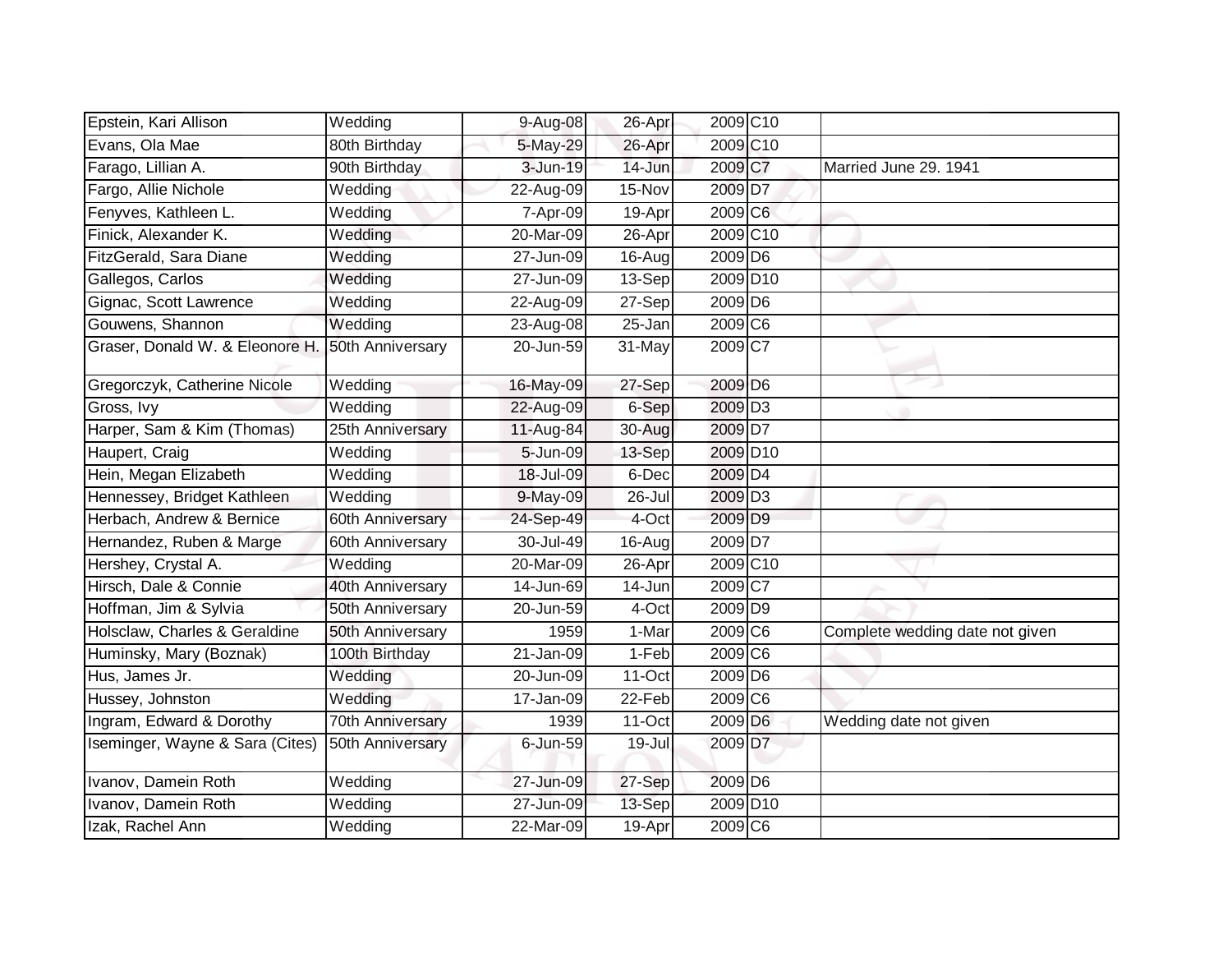| Jarvis, Arthur & Jean                                | 60th Anniversary        | 11-Sep-49               | $13-Sep$   | 2009 D <sub>10</sub>  |                                     |
|------------------------------------------------------|-------------------------|-------------------------|------------|-----------------------|-------------------------------------|
| Jensen, Pete & Margaret Ann                          | 50th Anniversary        | 15-Aug-59               | 25-Oct     | 2009 D6               |                                     |
| Johnston, Blake                                      | Wedding                 | 17-Jan-09               | 22-Feb     | 2009 C6               |                                     |
| Kerger, Mathias "Matt" & Ruth<br>Sedlak              | 50th Anniversary        | 5-Sep-59                | 27-Sep     | 2009 D6               |                                     |
| Kingsbury, Mary Jean (Fritz)                         | 90th Birthday           | 11-Jul-19               | 5-Jul      | 2009 D <sub>3</sub>   |                                     |
| Kirincic, Rudolph Joseph &<br>Eleanor Jane (Jackson) | 60th Anniversary        | 27-Aug-49               | 30-Aug     | 2009 D7               |                                     |
| Kizziah, Rosell & Ina                                | 50th Anniversary        | 22-May-59               | $19 -$ Jul | 2009 D7               |                                     |
| Klaubo, Victoria Leigh                               | Wedding                 | $2-May-09$              | 15-Nov     | $2009$ D7             |                                     |
| Klein, James L. & Joan E.                            | 50th Anniversary        |                         | 28-Jun     | 2009 D <sub>3</sub>   | Wedding date not specifically given |
| Kostka, Dorothy                                      | 90th Birthday           | 31-Jul-19               | 19-Jul     | 2009 D7               |                                     |
| akatos, Andrew & Helen                               | 64th Anniversary        | $2$ -Feb-46             | 1-Feb      | 2009 C6               |                                     |
| Landers, Andrew                                      | Wedding                 | 17-Aug-09               | 4-Oct      | 2009 D <sub>10</sub>  |                                     |
| Lasky, Dale & Helen                                  | 50th Anniversary        | 13-Jun-59               | 30-Aug     | 2009 D7               |                                     |
| Latko, John J.                                       | 90th Birthday           | 19-Jun-19               | 21-Jun     | 2009 C7               |                                     |
| eNeave, Magan Elaine                                 | Wedding                 | 19-Sep-09               | 15-Nov     | 2009 D7               |                                     |
| Lewndowski, Agnes                                    | 99th Birthday           | 18-Jan-10               | 1-Mar      | 2009 C6               |                                     |
| Lindinger, Ryan                                      | Wedding                 | 12-Sep-09               | 27-Dec     | 2009 D9               |                                     |
| oftis, Joey Lee                                      | Wedding                 | $1-May-09$              | 26-Jul     | 2009 D <sub>3</sub>   |                                     |
| ondon, Matthew Sr. & Helen<br>(Denson)               | 56th Anniversary        | 29-Mar-53               | 29-Mar     | 2009 C4               |                                     |
| ouks, Douglas Ryan                                   | Wedding                 | 31-Jan-09               | 21-Jun     | 2009 C7               |                                     |
| Lynn, Eleanor                                        | 90th Birthday           |                         | 7-Jun      | $2009$ C7             | Birth date not given                |
| Maglish, Shannon                                     | Wedding                 | $\overline{31}$ -Dec-08 | 18-Jan     | $2009$ C <sub>6</sub> |                                     |
| Mair, Kyle Bradley                                   | Wedding                 | 20-Jun-09               | 30-Aug     | 2009 D7               |                                     |
| Maple, Barbara                                       | 91st Birthday           | $6$ -Jun-18             | 7-Jun      | 2009 C7               |                                     |
| Maple, Emerald & Barbara                             | <b>72nd Anniversary</b> | 17-Jul-37               | 19-Jul     | 2009 D7               |                                     |
| Maple, Emerald George                                | 98th Birthday           | 20-Oct-11               | 18-Oct     | 2009 D9               |                                     |
| Markham, Robert Branch                               | Wedding                 | 22-Aug-09               | 15-Nov     | 2009 D7               |                                     |
| Marler, Timothy                                      | Wedding                 | 20-Jun-09               | 11-Oct     | 2009 D6               |                                     |
| Marler, Timothy                                      | Wedding                 | 20-Jun-09               | 27-Sep     | 2009 D6               |                                     |
| Matthews, Ashley Elaine                              | Wedding                 | $21$ -Jun-08            | 22-Mar     | 2009 C4               |                                     |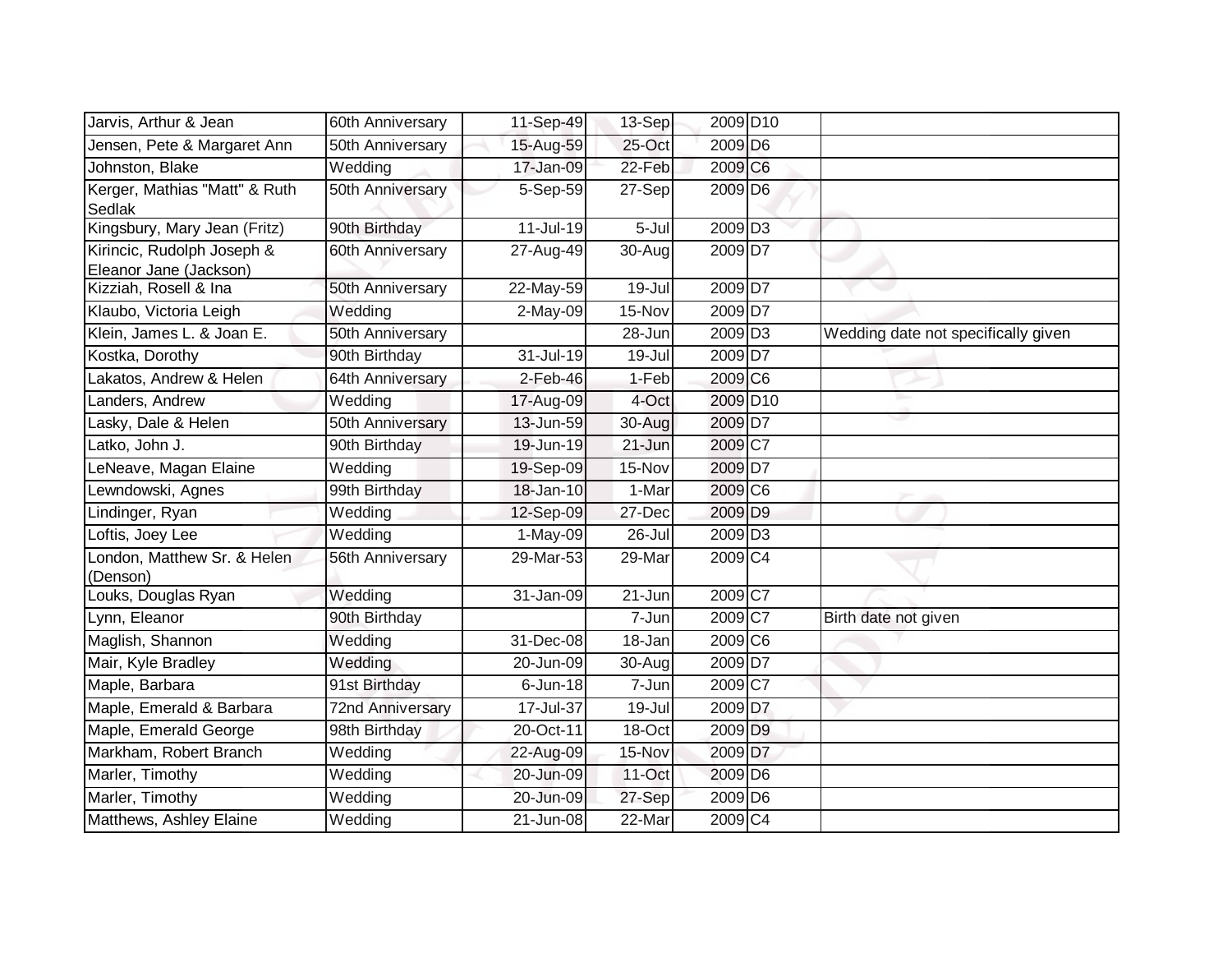| Mauk, Larry & Gracie                                | 50th Anniversary | 12-Sep-59     | $11$ -Oct | 2009 D6              |                        |
|-----------------------------------------------------|------------------|---------------|-----------|----------------------|------------------------|
| McDermott, Nicole Marie                             | Wedding          | 22-Aug-09     | 27-Sep    | 2009 D6              |                        |
| McGoldrick, Melanie Carin                           | Wedding          | 27-Jun-09     | 13-Sep    | 2009 D10             |                        |
| McGoldrick, Melanie Carin                           | Wedding          | 27-Jun-09     | 27-Sep    | 2009 D6              |                        |
| Meyer, Eric William                                 | Wedding          | $6$ -Jun-09   | $9-Aug$   | 2009 D <sub>3</sub>  |                        |
| Miller, Mike & Debbie                               | 30th Anniversary | $9-Sep-79$    | 6-Sep     | 2009 D <sub>3</sub>  |                        |
| Minton, Ruth                                        | 80th Birthday    | 11-Jan-29     | 18-Jan    | 2009 C6              |                        |
| Miskar, Jessie L.                                   | Wedding          | 6-May-09      | 18-Oct    | 2009 D9              |                        |
| Monroe, Ellsworth & Thelma                          | 60th Anniversary | 19-Nov-49     | 22-Nov    | 2009 D7              |                        |
| Moutaw, Christopher George                          | Wedding          | 13-Jan-09     | $1-Mar$   | 2009 C6              |                        |
| Mroz, Louis                                         | 91st Birthday    |               | 30-Aug    | 2009 D7              | Birthdate note given   |
| Mroz, Louis & Virginia                              | 55th Anniversary |               | 30-Aug    | 2009 D7              | Wedding date not given |
| Oliver, Carl & Sandy                                | 50th Anniversary | 13-Jun-59     | 28-Jun    | 2009 D <sub>3</sub>  |                        |
| Olivier, Reginald (Lance<br>Corporal)               | Wedding          | 22-Aug-09     | 6-Sep     | 2009 D <sub>3</sub>  |                        |
| Olszewski, Kimberly                                 | Wedding          | $13-$ Sep-08  | 17-May    | 2009 C5              |                        |
| Ozbilge, Kerim Emin                                 | Wedding          | 18-Jul-09     | 6-Dec     | 2009 D4              |                        |
| Patrick, Ryan Edward                                | Wedding          | 2-May-09      | 15-Nov    | 2009 D7              |                        |
| Pazdur, Melissa Marie                               | Wedding          | 27-Jun-09     | 13-Sep    | 2009 D <sub>10</sub> |                        |
| Pepelea, Michael Anthony                            | Wedding          | 21-Jun-08     | 22-Mar    | 2009 C4              |                        |
| Pflum, DeAnna Christina                             | Wedding          | 1-Aug-09      | 22-Nov    | 2009 D7              |                        |
| Pieszchala, Melissa                                 | Wedding          | 25-Apr-09     | 24-May    | 2009 C7              |                        |
| Plys, Matilda (Munda)                               | 100th Birthday   |               | 1-Feb     | 2009 C6              | Brth date not given    |
| Poppe, Herbert Ernest & Marie<br>Magdelene (Kleine) | 75th Anniversary | 12-Sep-34     | 4-Oct     | 2009 D9              |                        |
| Pugh, Perry & Jiles E.                              | 50th Anniversary | 24-Nov-59     | 27-Dec    | 2009 D9              |                        |
| Queiroz, Fernanda Venancio                          | Wedding          | $13 - Jan-09$ | 1-Mar     | 2009 C6              |                        |
| Rahmstorf, Joyce Elliot                             | 80th Birthday    | 14-Oct-29     | 18-Oct    | 2009 D9              |                        |
| <b>Reck Patrick</b>                                 | Wedding          | 12-Sep-09     | 4-Oct     | 2009 D9              |                        |
| Reichert, Stephanie                                 | Wedding          | 12-Sep-09     | 27-Dec    | 2009 D9              |                        |
| Reiderer, Jenifer                                   | Wedding          | 20-Jun-09     | 27-Sep    | 2009 D6              |                        |
| Reiderer, Jennifer                                  | Wedding          | 20-Jun-09     | 11-Oct    | 2009 D6              |                        |
| Rhodes, Rhyan                                       | Wedding          | 14-Mar-09     | 29-Mar    | 2009 C4              |                        |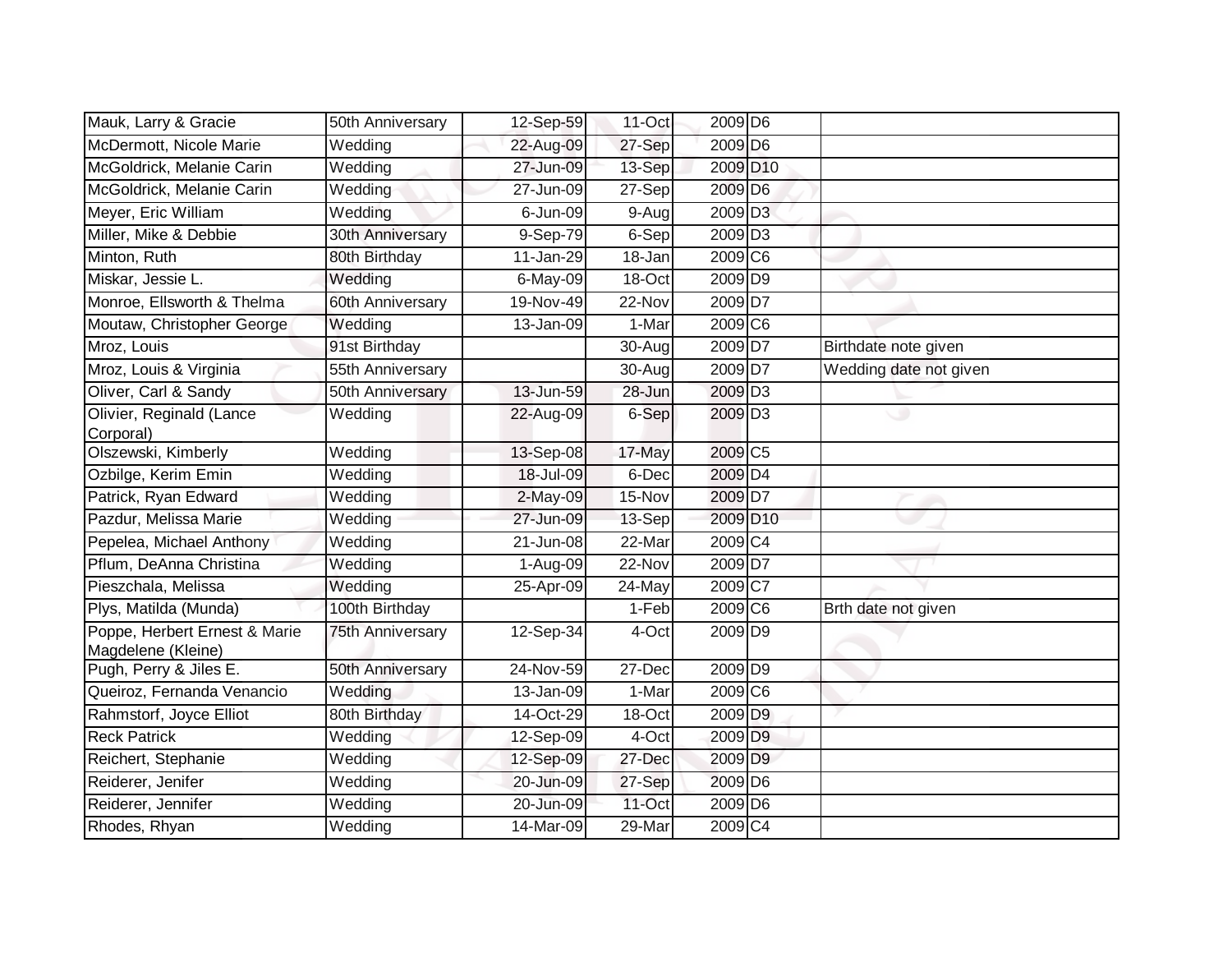| Roaden, William & Juanita                | 60th Anniversary        | 5-Jun-49             | 23-Aug     | 2009 D <sub>3</sub>   |                               |
|------------------------------------------|-------------------------|----------------------|------------|-----------------------|-------------------------------|
| Rodriguez, Nina                          | Wedding                 | 28-Jun-09            | 13-Dec     | 2009 D4               |                               |
| Rund, Curtis Lee                         | Wedding                 | 21-Sep-08            | $12$ -Jul  | 2009 D6               |                               |
| Sands, Luther Michael                    | Wedding                 | 15-Jan-08            | 15-Feb     | 2009 C6               |                               |
| Sawyer, Kathryn Brooke                   | Wedding                 | 21-Sep-08            | $12 -$ Jul | 2009 D6               |                               |
| Scheub, Gerry & Mary (Petersen)          | 50th Anniversary        | 11-Apr-59            | 10-May     | 2009 C9               |                               |
| Scheuerman, Robert & Janet               | 50th Anniversary        | 11-Apr-59            | $7 - Jun$  | $2009$ C <sub>7</sub> |                               |
| Schopp, Robert & Mary<br>(Johnston)      | 65th Anniversary        | 3-Apr-44             | 19-Apr     | 2009 C6               |                               |
| Seremet, Ellen Katherine                 | Wedding                 | 14-Mar-09            | 29-Mar     | 2009 C4               |                               |
| Shawver, Ryan                            | Wedding                 | 30-Jun-07            | 22-Feb     | $2009$ C <sub>6</sub> |                               |
| Sibo, Thomas Steven                      | Wedding                 | 9-May-09             | 26-Jul     | 2009 D <sub>3</sub>   |                               |
| Silverman, Marvin & Barbara<br>(Sherman) | 50th Anniversary        | 8-Mar-59             | 15-Mar     | 2009 C6               | ⊾<br>$\circ$                  |
| Sisney, Kelly Jean                       | Wedding                 | 6-Jun-09             | $26 -$ Jul | 2009 D <sub>3</sub>   |                               |
| Small, Dick & Judy (Copper)              | 50th Anniversary        | December 27,<br>1058 | 4-Jan      | 2009 C6               |                               |
| Smith, Jimmy                             | Wedding                 | 20-Apr-09            | 24-May     | 2009 C7               |                               |
| Smolar, Walter & Margaret<br>(Chermak)   | 65th Anniversary        | 28-Jun-44            | $19 -$ Jul | 2009 D7               |                               |
| Spratley, Travis                         | Wedding                 | 31-Dec-08            | 18-Jan     | 2009 C6               |                               |
| Stadt, David Jonathan                    | Wedding                 | 15-Aug-09            | 19-Jul     | $2009\overline{D7}$   |                               |
| Stavitzke, Renee Ann                     | Wedding                 | 20-Jun-09            | $27-Sep$   | $2009$ D <sub>6</sub> |                               |
| Stavitzke, Renee Ann                     | Wedding                 | 20-Jun-09            | 13-Sep     | 2009 D <sub>10</sub>  |                               |
| Stessl, Sara Elyse                       | Wedding                 | 23-May-09            | $13-Dec$   | 2009 D <sub>4</sub>   |                               |
| Struve, George & Ruth "Babe"             | <b>76th Anniversary</b> | 17-Mar-33            | 22-Mar     | 2009 C4               |                               |
| Sulski, Steve                            | 80th Birthday           | 1929                 | 8-Mar      | 2009C4                | Complete birth date not given |
| Summers, Thomas J.                       | Wedding                 | 6-May-09             | 18-Oct     | 2009 D9               |                               |
| Swinford, Barney & Kathleen              | 50th Anniversary        |                      | 9-Aug      | 2009 D <sub>3</sub>   | Wedding date not given        |
| Tampauskas, Jason                        | Wedding                 | 20-Jun-09            | 13-Sep     | 2009 D <sub>10</sub>  |                               |
| Tampauskas, Jason George                 | Wedding                 | 20-Jun-09            | 27-Sep     | 2009 D6               |                               |
| Tauber, Brandon Nicholas                 | Wedding                 | 9-Aug-08             | 26-Apr     | 2009 C <sub>10</sub>  |                               |